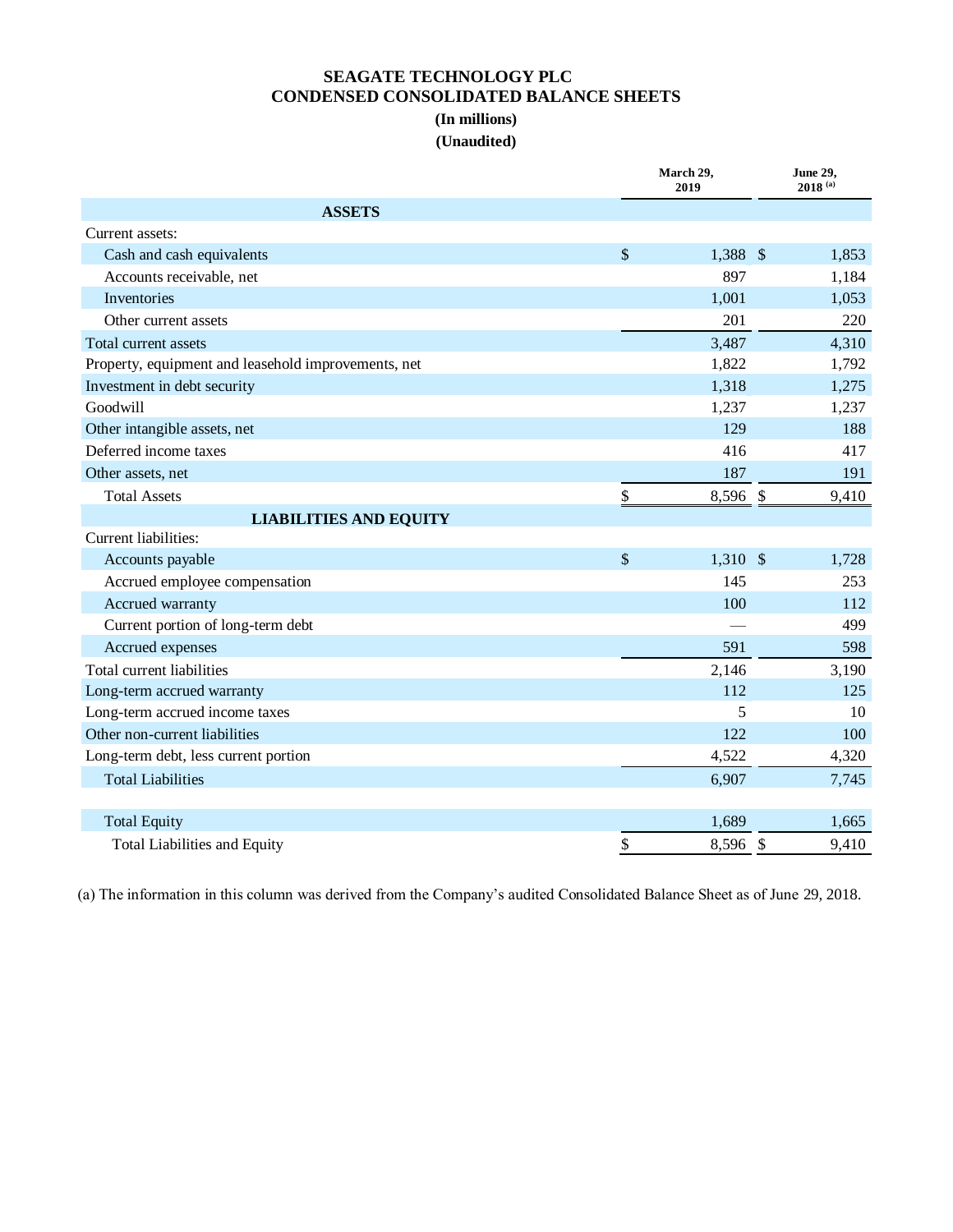## **SEAGATE TECHNOLOGY PLC CONDENSED CONSOLIDATED STATEMENTS OF OPERATIONS**

# **(In millions, except per share data)**

## **(Unaudited)**

|                                                  | <b>For the Three Months Ended</b> |                   |                      |                   | For the Nine Months Ended |                   |                           |                   |  |  |
|--------------------------------------------------|-----------------------------------|-------------------|----------------------|-------------------|---------------------------|-------------------|---------------------------|-------------------|--|--|
|                                                  |                                   | March 29,<br>2019 |                      | March 30,<br>2018 |                           | March 29,<br>2019 |                           | March 30,<br>2018 |  |  |
| Revenue                                          | $\mathbb{S}$                      | 2,313             | $\sqrt{\frac{2}{5}}$ | 2,803             | $\boldsymbol{\mathsf{S}}$ | 8,019             | $\sqrt$                   | 8,349             |  |  |
|                                                  |                                   |                   |                      |                   |                           |                   |                           |                   |  |  |
| Cost of revenue                                  |                                   | 1,712             |                      | 1,956             |                           | 5,711             |                           | 5,889             |  |  |
| Product development                              |                                   | 238               |                      | 254               |                           | 750               |                           | 767               |  |  |
| Marketing and administrative                     |                                   | 110               |                      | 135               |                           | 345               |                           | 422               |  |  |
| Amortization of intangibles                      |                                   | 6                 |                      | 6                 |                           | 17                |                           | 47                |  |  |
| Restructuring and other, net                     |                                   | 11                |                      | 11                |                           | 41                |                           | 95                |  |  |
| Total operating expenses                         |                                   | 2,077             |                      | 2,362             |                           | 6,864             |                           | 7,220             |  |  |
|                                                  |                                   |                   |                      |                   |                           |                   |                           |                   |  |  |
| Income from operations                           |                                   | 236               |                      | 441               |                           | 1,155             |                           | 1,129             |  |  |
|                                                  |                                   |                   |                      |                   |                           |                   |                           |                   |  |  |
| Interest income                                  |                                   | 21                |                      | 10                |                           | 67                |                           | 23                |  |  |
| Interest expense                                 |                                   | (55)              |                      | (60)              |                           | (169)             |                           | (182)             |  |  |
| Other, net                                       |                                   | 13                |                      | 2                 |                           | 28                |                           | (18)              |  |  |
| Other expense, net                               |                                   | (21)              |                      | (48)              |                           | (74)              |                           | (177)             |  |  |
| Income before income taxes                       |                                   | 215               |                      | 393               |                           | 1,081             |                           | 952               |  |  |
| Provision for income taxes                       |                                   | 20                |                      | 12                |                           | 52                |                           | 231               |  |  |
| Net income                                       | $\frac{1}{2}$                     | 195               | $\sqrt$              | 381               | $\boldsymbol{\mathsf{S}}$ | 1,029             | $\boldsymbol{\mathsf{S}}$ | 721               |  |  |
|                                                  |                                   |                   |                      |                   |                           |                   |                           |                   |  |  |
| Net income per share:                            |                                   |                   |                      |                   |                           |                   |                           |                   |  |  |
| <b>Basic</b>                                     | \$                                | 0.69              | $\mathcal{S}$        | 1.33              | \$                        | 3.62              | $\boldsymbol{\mathsf{S}}$ | 2.50              |  |  |
| Diluted                                          |                                   | 0.69              |                      | 1.31              |                           | 3.57              |                           | 2.48              |  |  |
| Number of shares used in per share calculations: |                                   |                   |                      |                   |                           |                   |                           |                   |  |  |
| <b>Basic</b>                                     |                                   | 281               |                      | 286               |                           | 284               |                           | 288               |  |  |
| Diluted                                          |                                   | 284               |                      | 291               |                           | 288               |                           | 291               |  |  |
|                                                  |                                   |                   |                      |                   |                           |                   |                           |                   |  |  |
| Cash dividends declared per ordinary share       | \$                                | 0.63              | \$                   | 0.63              | \$                        | 1.89              | \$                        | 1.89              |  |  |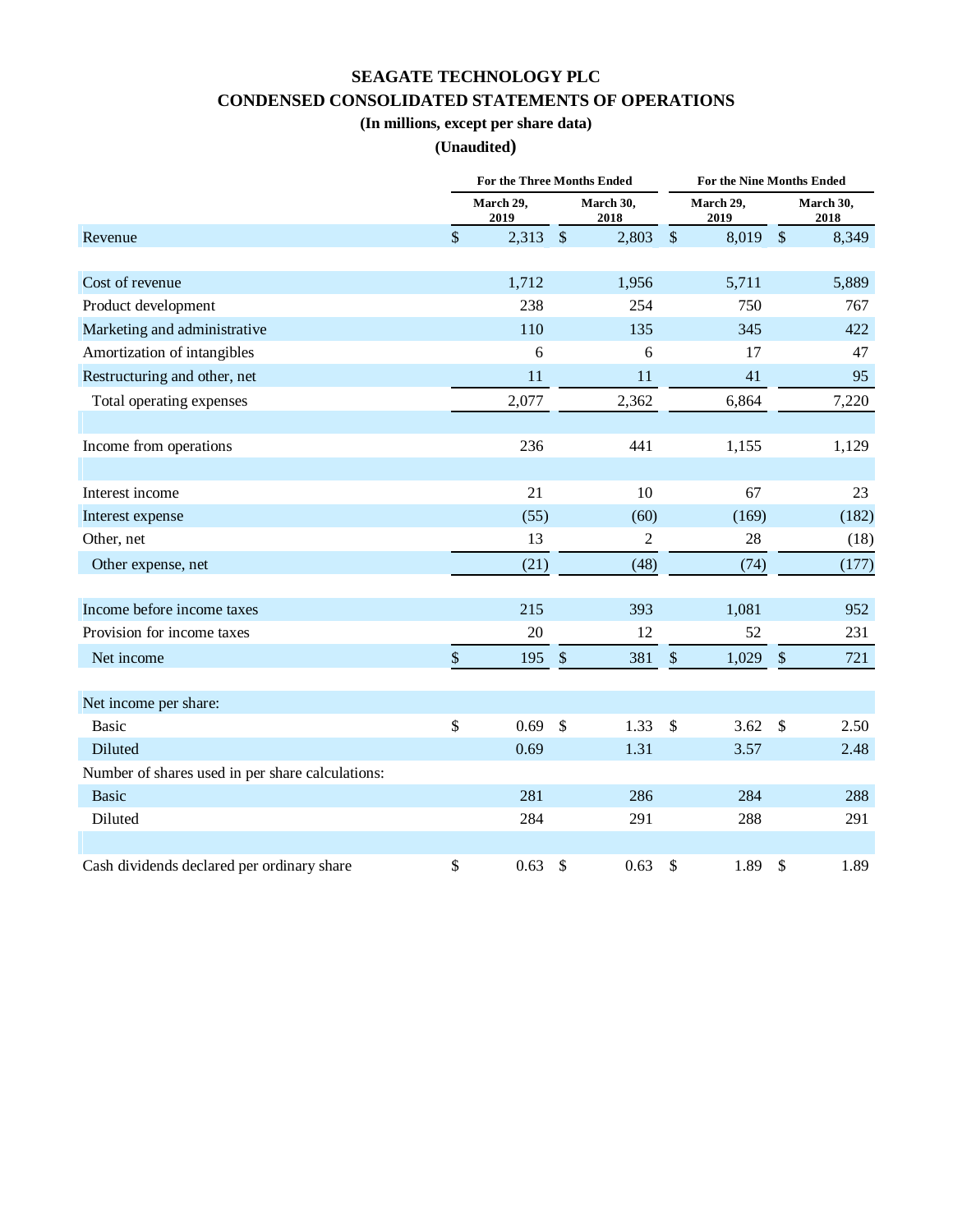# **SEAGATE TECHNOLOGY PLC CONDENSED CONSOLIDATED STATEMENTS OF CASH FLOWS**

# **(In millions)**

# **(Unaudited)**

|                                                                                                | <b>For the Nine Months Ended</b> |          |    |                   |  |
|------------------------------------------------------------------------------------------------|----------------------------------|----------|----|-------------------|--|
|                                                                                                | March 29,<br>2019                |          |    | March 30,<br>2018 |  |
| <b>OPERATING ACTIVITIES</b>                                                                    |                                  |          |    |                   |  |
| Net income                                                                                     | \$                               | 1,029    | \$ | 721               |  |
| Adjustments to reconcile net income to net cash provided by operating activities:              |                                  |          |    |                   |  |
| Depreciation and amortization                                                                  |                                  | 407      |    | 461               |  |
| Share-based compensation                                                                       |                                  | 73       |    | 85                |  |
| Deferred income taxes                                                                          |                                  | 15       |    | 209               |  |
| Gain on sale of property and equipment                                                         |                                  | (1)      |    |                   |  |
| Other non-cash operating activities, net                                                       |                                  | (68)     |    | 9                 |  |
| Changes in operating assets and liabilities:                                                   |                                  |          |    |                   |  |
| Accounts receivable, net                                                                       |                                  | 296      |    | 124               |  |
| Inventories                                                                                    |                                  | 49       |    | (20)              |  |
| Accounts payable                                                                               |                                  | (366)    |    | 74                |  |
| Accrued employee compensation                                                                  |                                  | (108)    |    | (49)              |  |
| Accrued expenses, income taxes and warranty                                                    |                                  | (32)     |    | (24)              |  |
| Other assets and liabilities                                                                   |                                  | 19       |    | 55                |  |
| Net cash provided by operating activities                                                      |                                  | 1,313    |    | 1,645             |  |
| <b>INVESTING ACTIVITIES</b>                                                                    |                                  |          |    |                   |  |
| Acquisition of property, equipment and leasehold improvements                                  |                                  | (451)    |    | (270)             |  |
| Proceeds from settlement of foreign currency forward exchange contracts                        |                                  | 66       |    |                   |  |
| Proceeds from sale of strategic investments                                                    |                                  | 10       |    |                   |  |
| Proceeds from sale of properties previously classified as held for sale                        |                                  | 27       |    | 43                |  |
| Proceeds from sale of property and equipment                                                   |                                  | 3        |    | $\overline{c}$    |  |
| Purchases of strategic investments                                                             |                                  | (14)     |    | (8)               |  |
| Other investing activities, net                                                                |                                  |          |    | (6)               |  |
| Net cash used in investing activities                                                          |                                  | (359)    |    | (239)             |  |
| <b>FINANCING ACTIVITIES</b>                                                                    |                                  |          |    |                   |  |
| Redemption and repurchase of debt                                                              |                                  | (499)    |    | (209)             |  |
| Dividends to shareholders                                                                      |                                  | (539)    |    | (545)             |  |
| Repurchases of ordinary shares                                                                 |                                  | (613)    |    | (361)             |  |
| Taxes paid related to net share settlement of equity awards                                    |                                  | (30)     |    | (22)              |  |
| Net proceeds from issuance of long-term debt                                                   |                                  | 196      |    |                   |  |
| Proceeds from issuance of ordinary shares under employee stock plans                           |                                  | 68       |    | 110               |  |
| Net cash used in financing activities                                                          |                                  | (1, 417) |    | (1.027)           |  |
| Effect of foreign currency exchange rate changes on cash, cash equivalents and restricted cash |                                  | (3)      |    | $\,8\,$           |  |
| (Decrease) increase in cash, cash equivalents and restricted cash                              |                                  | (466)    |    | 387               |  |
| Cash, cash equivalents and restricted cash at the beginning of the period                      |                                  | 1,857    |    | 2.543             |  |
| Cash, cash equivalents and restricted cash at the end of the period                            | \$                               | 1,391    | \$ | 2.930             |  |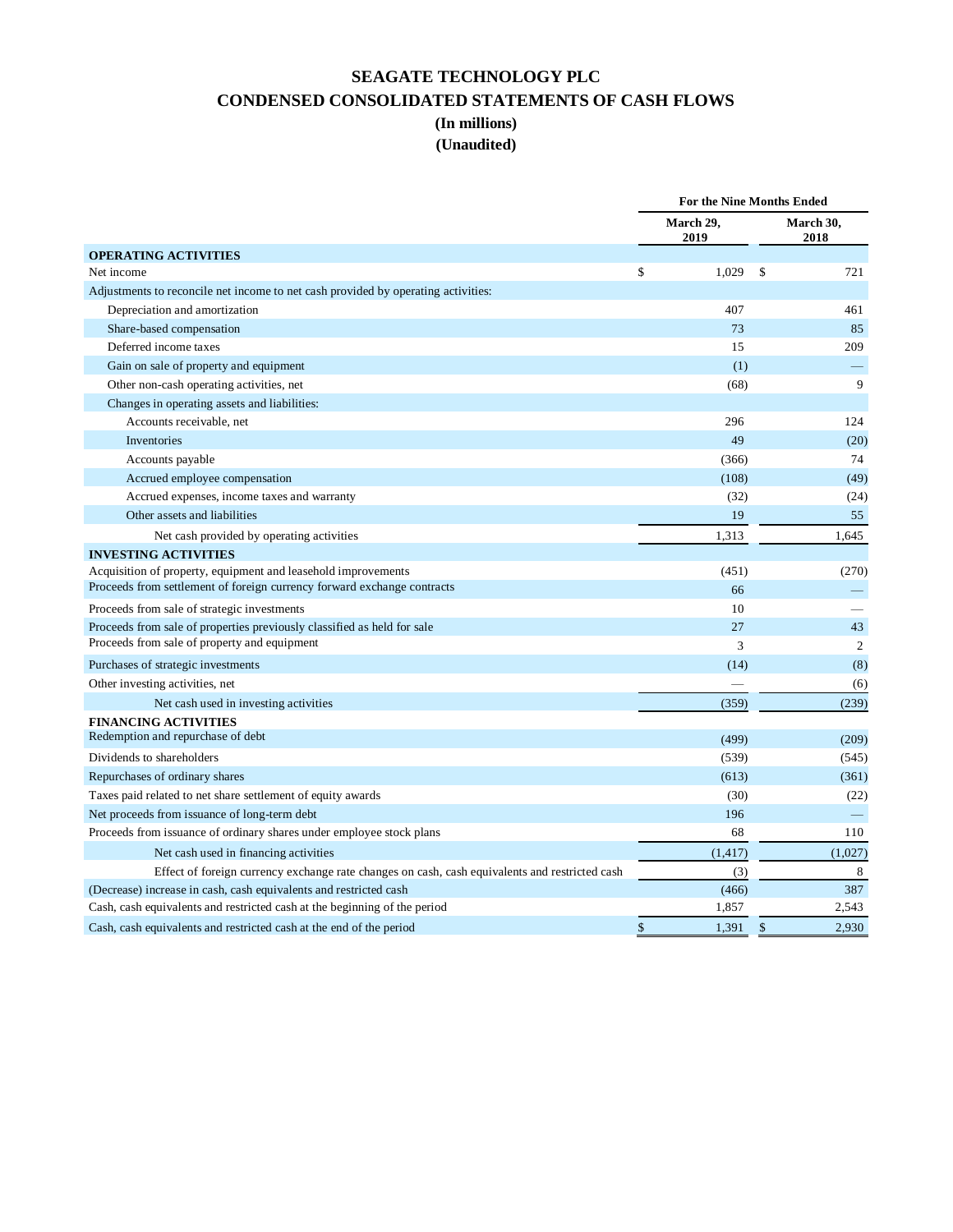## **Use of non-GAAP financial information**

The Company uses non-GAAP measures of adjusted revenue, gross margin, operating expenses, net income, diluted earnings per share and free cash flow which are adjusted from results based on GAAP to exclude certain gains, losses and expenditures. These non-GAAP financial measures may be provided to enhance the user's overall understanding of the Company's current financial performance and its prospects for the future. Specifically, the Company believes non-GAAP results provide useful information to both management and investors as these non-GAAP results exclude certain gains, losses and expenditures that it believes are not indicative of its core operating results and because it is similar to the approach used in connection with the financial models and estimates published by financial analysts who follow the Company.

These non-GAAP results are some of the measurements management uses to assess the Company's performance, allocate resources and plan for future periods. Reported non-GAAP results should only be considered as supplemental to results prepared in accordance with GAAP, and not considered as a substitute for, or superior to, GAAP results. These non-GAAP measures may differ from the non-GAAP measures reported by other companies in its industry.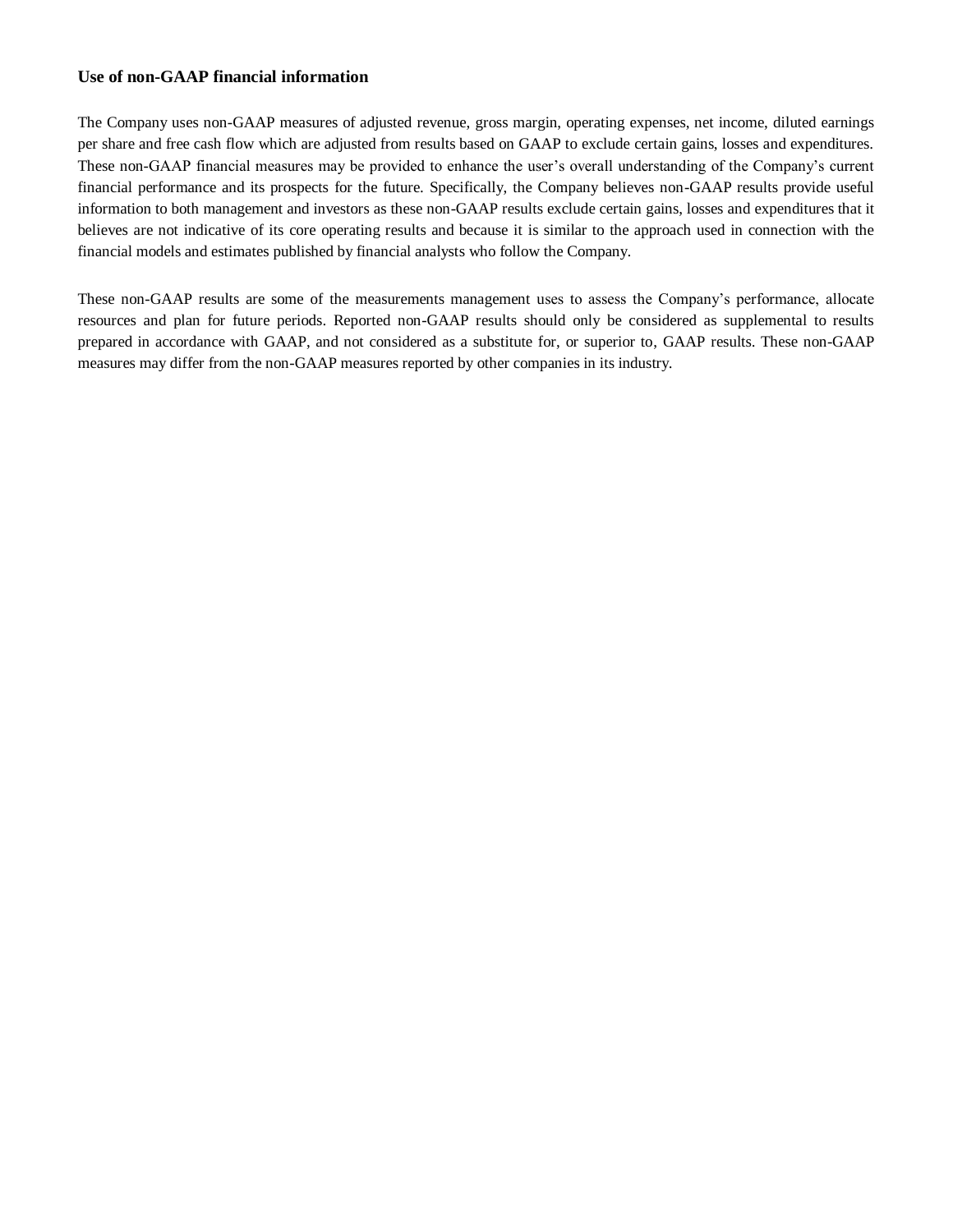## **SEAGATE TECHNOLOGY PLC RECONCILIATIONS OF GAAP TO NON-GAAP MEASURES**

## **(In millions, except per share amounts and gross margin)**

### **(Unaudited)**

|                                                                                          |        | <b>For the Three Months Ended</b> |    |                    | <b>For the Nine Months Ended</b> |                   |      |                   |
|------------------------------------------------------------------------------------------|--------|-----------------------------------|----|--------------------|----------------------------------|-------------------|------|-------------------|
|                                                                                          |        | March 29,<br>2019                 |    | March 30,<br>2018  |                                  | March 29,<br>2019 |      | March 30,<br>2018 |
| <b>GAAP Revenue</b>                                                                      | \$     | 2,313 \$                          |    | $2,803$ \$         |                                  | 8,019 \$          |      | 8,349             |
| Adjustment to discontinued products                                                      |        |                                   |    |                    |                                  |                   |      | (6)               |
| <b>Non-GAAP Revenue</b>                                                                  | \$     | $2,313$ \$                        |    | $2,803$ \$         |                                  | 8,020 \$          |      | 8,343             |
| <b>GAAP Gross Margin</b>                                                                 | \$     | 601                               | \$ | 847                | $\$$                             | 2,308             | \$   | 2,460             |
| Adjustment to discontinued products                                                      |        |                                   |    |                    |                                  | 1                 |      | (6)               |
| Accelerated depreciation, impairment and other charges related to<br>cost saving efforts |        |                                   |    | $\mathbf{1}$       |                                  |                   |      | $\overline{c}$    |
| Amortization of acquired intangible assets                                               |        | 14                                |    | 15                 |                                  | 40                |      | 43                |
| Other charges                                                                            |        |                                   |    |                    |                                  | (1)               |      | 11                |
| <b>Non-GAAP Gross Margin</b>                                                             | \$     | 615                               | \$ | 863                | \$                               | 2,348             | $\$$ | 2,510             |
| <b>GAAP Gross Margin</b>                                                                 |        | 26.0%                             |    | 30.2%              |                                  | 28.8%             |      | 29.5%             |
| <b>Non-GAAP Gross Margin</b>                                                             |        | 26.6%                             |    | 30.8%              |                                  | 29.3%             |      | 30.1%             |
| <b>GAAP Operating Expenses</b>                                                           | \$     | 365S                              |    | $406 \text{ }$ \$  |                                  | $1,153$ \$        |      | 1,331             |
| Accelerated depreciation, impairment and other charges related to<br>cost saving efforts |        |                                   |    | (4)                |                                  | (2)               |      | (6)               |
| Amortization of acquired intangible assets                                               |        | (5)                               |    | (4)                |                                  | (14)              |      | (43)              |
| Restructuring and other, net                                                             |        | (11)                              |    | (11)               |                                  | (41)              |      | (95)              |
| Other charges                                                                            |        |                                   |    | (2)                |                                  |                   |      | (4)               |
| <b>Non-GAAP Operating Expenses</b>                                                       | \$     | 349 \$                            |    | 385 \$             |                                  | $1,096$ \$        |      | 1,183             |
| <b>GAAP Net Income</b>                                                                   | \$     | 195 \$                            |    | 381 \$             |                                  | $1,029$ \$        |      | 721               |
| Adjustment to discontinued products                                                      |        |                                   |    |                    |                                  |                   |      | (6)               |
| Accelerated depreciation, impairment and other charges related to<br>cost saving efforts |        |                                   |    | 5                  |                                  | $\overline{2}$    |      | 8                 |
| Amortization of acquired intangible assets                                               |        | 19                                |    | 19                 |                                  | 54                |      | 86                |
| Restructuring and other, net                                                             |        | 11                                |    | 11                 |                                  | 41                |      | 95                |
| Losses recognized on the early redemption and repurchase of debt                         |        |                                   |    | 1                  |                                  |                   |      | 4                 |
| Strategic investment losses or impairment recognized                                     |        |                                   |    | 3                  |                                  | $\overline{2}$    |      | $\mathfrak{Z}$    |
| Other charges                                                                            |        |                                   |    | 3                  |                                  | (1)               |      | 15                |
| Income tax adjustments                                                                   |        | 10                                |    | $\mathbf{1}$       |                                  | $\,8\,$           |      | 208               |
| <b>Non-GAAP Net Income</b>                                                               | \$     | 235 \$                            |    | 424 \$             |                                  | 1,136 \$          |      | 1,134             |
| Shares used in diluted net income per share calculation                                  |        | 284                               |    | 291                |                                  | 288               |      | 291               |
| <b>GAAP Diluted Net Income Per Share</b>                                                 | \$     | $0.69$ \$                         |    | $1.31 \; \text{S}$ |                                  | 3.57 $$$          |      | 2.48              |
| <b>Non-GAAP Diluted Net Income Per Share</b>                                             | $\$\,$ | $0.83$ \$                         |    | $1.46$ \$          |                                  | $3.94$ \$         |      | 3.90              |
| <b>GAAP Net Cash Provided by Operating Activities</b>                                    | \$     | 438 \$                            |    | 558 \$             |                                  | 1,313 \$          |      | 1,645             |
| Acquisition of property, equipment and leasehold improvements                            |        | 147                               |    | 69                 |                                  | 451               |      | 270               |
| <b>Free Cash Flow</b>                                                                    | \$     | 291 \$                            |    | 489 \$             |                                  | 862 \$            |      | 1,375             |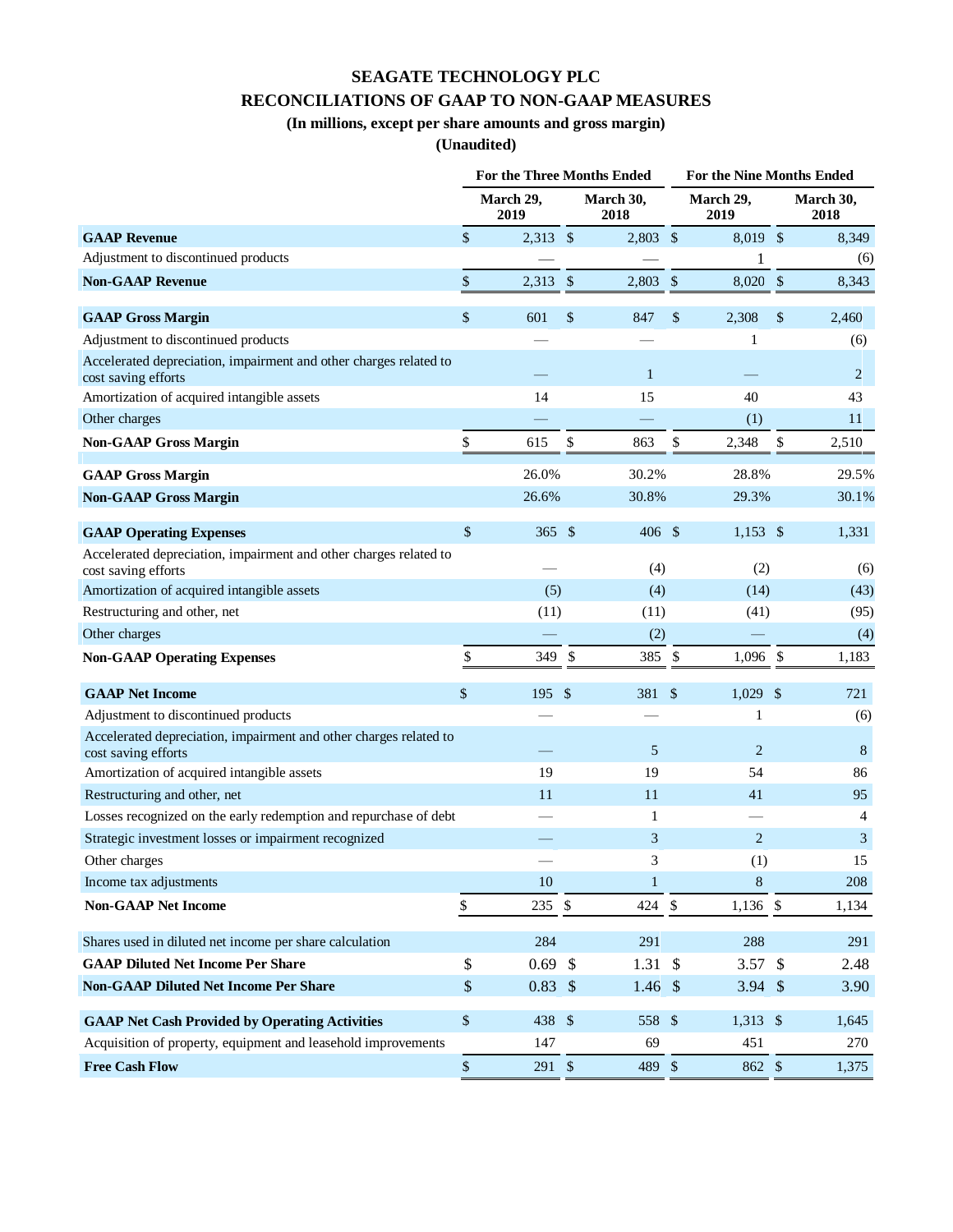#### **The Company's Non-GAAP measures are adjusted for the following items:**

#### **Adjustment to discontinued products**

These adjustments relate to sales of certain discontinued products or changes in sales provision for discontinued products. These adjustments are inconsistent in amount and frequency and are excluded in the non-GAAP measures as these adjustments are not indicative of the underlying ongoing operating performance.

#### **Accelerated depreciation, impairment and other charges related to cost saving efforts**

These expenses are excluded in the non-GAAP measure due to its inconsistency in amount and frequency and are excluded to facilitate a more meaningful evaluation of the Company's current operating performance and comparison to its past periods operating performance.

#### **Amortization of acquired intangible assets**

The Company records expense from amortization of intangible assets that were acquired in connection with its business combinations over their estimated useful lives. Such charges are inconsistent in size and are significantly impacted by the timing and magnitude of the Company's acquisitions. Consequently, these expenses are excluded in the non-GAAP measures to facilitate a more meaningful evaluation of its current operating performance and comparison to its past periods operating performance.

#### **Other charges**

The other charges primarily include write-off of certain discontinued inventory and expense related to disposed business. These charges are inconsistent in amount and frequency and are excluded in the non-GAAP measures to facilitate a more meaningful evaluation of its current operating performance and comparison to its past periods operating performance.

#### **Restructuring and other, net**

Restructuring charges and other, net are costs associated with restructuring plans that are primarily related to costs associated with reduction in the Company's workforce, exiting certain facilities and other related costs. These also exclude charges or gains from sale of properties classified as held-for-sale. These costs or benefits do not reflect the Company's ongoing operating performance and consequently are excluded from the non-GAAP measures to facilitate a more meaningful evaluation of its current operating performance and comparison to its past periods operating performance.

#### **Losses Recognized on the early redemption and repurchase of debt**

From time to time, the Company incurs losses from the early redemption and repurchase of certain long-term debt instruments. These losses represent the difference between the reacquisition costs and the par value of the debt extinguished and include the write off of any related unamortized debt issuance costs. The amount of these charges may be inconsistent in size and varies depending on the timing of the repurchase of debt.

#### **Strategic investment losses, (gains) or impairment recognized**

From time to time, the Company incurs losses or gains from strategic investment accounted under equity method of accounting or records impairments charges which are not considered as part of its ongoing operating performance. The resulting expense or gain is inconsistent in amount and frequency and consequently are excluded from the non-GAAP measures to facilitate a more meaningful evaluation of its current operating performance and comparison to its past periods operating performance.

#### **Income tax adjustments**

Provision for income taxes represents the tax effects of non-GAAP adjustments determined using a hybrid with and without method and effective tax rate for the applicable adjustment and jurisdiction. It also includes a provisional tax benefit for the remeasurement of the Company's U.S. deferred tax assets at the lower 21% tax rate resulting from the U.S. Tax Cuts and Jobs Act enacted on December 22, 2017.